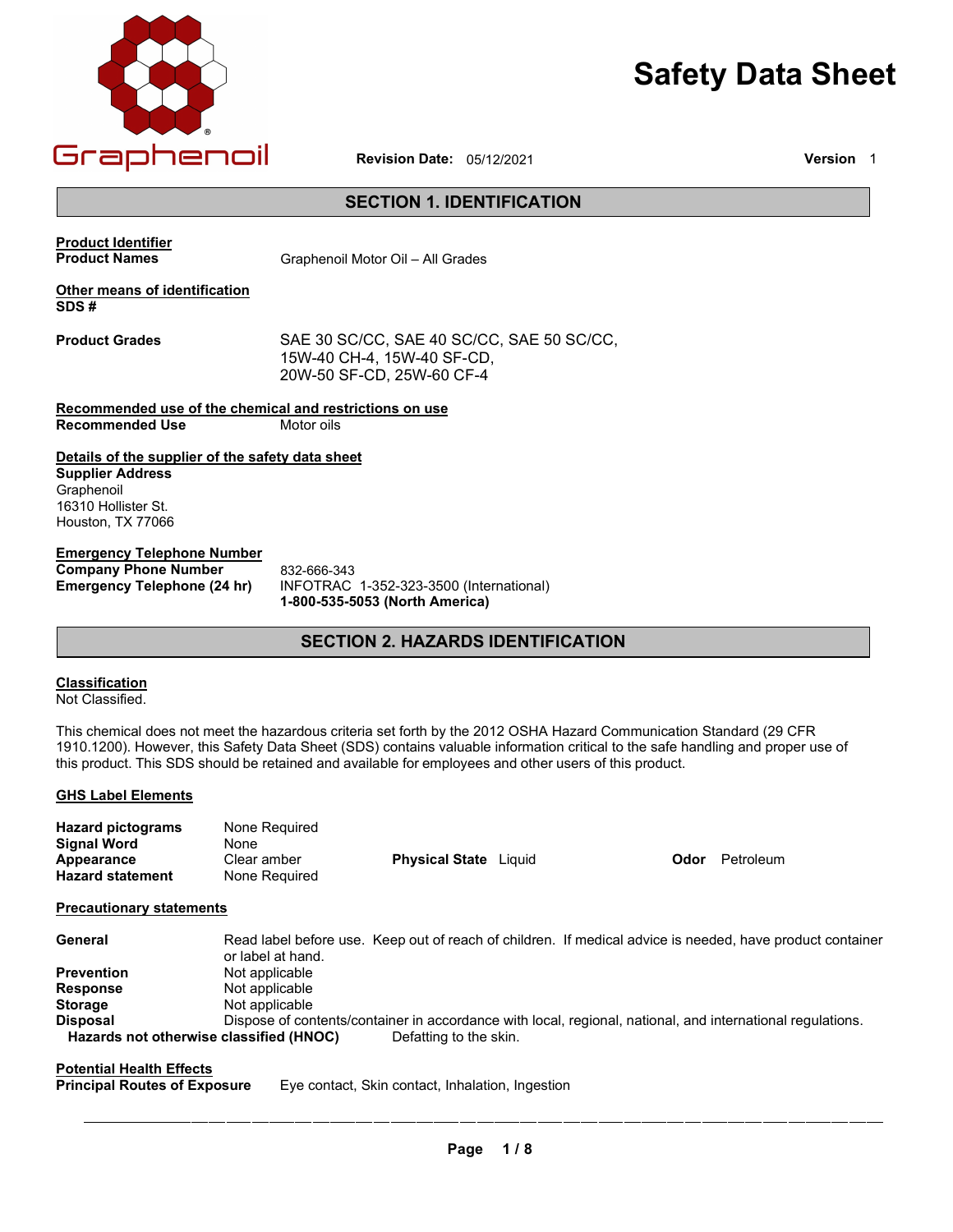| <b>Acute Toxicity</b><br><b>Eyes</b><br><b>Skin</b><br><b>Inhalation</b><br>Ingestion | Eye contact may result in slight irritation and redness.<br>Substance minimally irritating upon direct contact.<br>Low hazard at standard temperatures and pressures. Inhalation of oil mist or fumes can cause<br>irritation of the nose, throat and upper respiratory tract.<br>Do not ingest. Ingestion may cause gastrointestinal irritation, nausea, vomiting and diarrhea. |
|---------------------------------------------------------------------------------------|----------------------------------------------------------------------------------------------------------------------------------------------------------------------------------------------------------------------------------------------------------------------------------------------------------------------------------------------------------------------------------|
| <b>Other</b>                                                                          | On rare occasions, prolonged and repeated exposure to oil mist poses a risk of pulmonary disease<br>such as chronic lung inflammation. This condition is usually asymptomatic as a result of repeated<br>small aspirations.                                                                                                                                                      |
| <b>Chronic Effects</b>                                                                | Prolonged exposure may cause chronic effects.                                                                                                                                                                                                                                                                                                                                    |
| <b>Aggravated Medical Conditions</b>                                                  | Personnel with pre-existing skin disorders should avoid contact with this product.                                                                                                                                                                                                                                                                                               |
| <b>Environmental Hazard</b>                                                           | See Section 12 for additional Ecological Information.                                                                                                                                                                                                                                                                                                                            |

# **SECTION 3. COMPOSITION/INFORMATION ON INGREDIENTS**

# **Mixture**

Petroleum oil lubricant base stock with proprietary performance additives mixture.

| <b>Chemical Name</b>                                                  | <b>CAS No*</b> | Weiaht-%* |
|-----------------------------------------------------------------------|----------------|-----------|
| Base Oil - Highly Refined Hydrotreated Heavy<br>Paraffinic Distillate | 64742-54-7     | $90 - 95$ |
| <b>Additive Mixture</b>                                               | Proprietary    | $5 - 10$  |

This product does not contain known hazardous materials at the ≥ 1% level or known carcinogens at the ≥ 0.1% level as defined by 29 CFR 1910.1200.

\* If Chemical Name/CAS No is "Proprietary" and/or Weight-% is listed as a range, the specific chemical identity and/or percentage of composition has been withheld as a trade secret.

# **SECTION 4. FIRST-AID MEASURES**

# **First Aid Measures**

| <b>Eve Contact</b>  | Flush with large amounts of water for 15 minutes. Get medical attention if eye irritation develops or<br>persists. If material is hot, treat for thermal burns and take victim to the hospital immediately.                          |
|---------------------|--------------------------------------------------------------------------------------------------------------------------------------------------------------------------------------------------------------------------------------|
| <b>Skin Contact</b> | Wash off immediately with soap and plenty of water for at least 15 minutes while removing all<br>contaminated clothing and shoes. Get medical immediately if skin discoloration occurs.                                              |
| Inhalation          | This material is not expected to present an inhalation exposure at ambient conditions. Move the<br>person to fresh air if necessary. Seek immediate medical attention if irritation, nausea, dizziness or<br>unconsciousness occurs. |
| Ingestion           | Never give anything by mouth to an unconscious person. Do not induce vomiting. Get immediate<br>medical attention or advice.                                                                                                         |

# **Indication of any immediate medical attention and special treatment needed**

**Notes to Physician** Treat symptomatically.

# **SECTION 5. FIRE-FIGHTING MEASURES**

# **Suitable Extinguishing Media**

Use extinguishing media appropriate for surrounding fire.

# **Unsuitable Extinguishing Media**

Do not use a heavy water stream. Use of heavy stream of water may spread fire.

# **Special hazards arising from the chemical<br>Fire Hazard Mot flammable but**

Not flammable but will support combustion.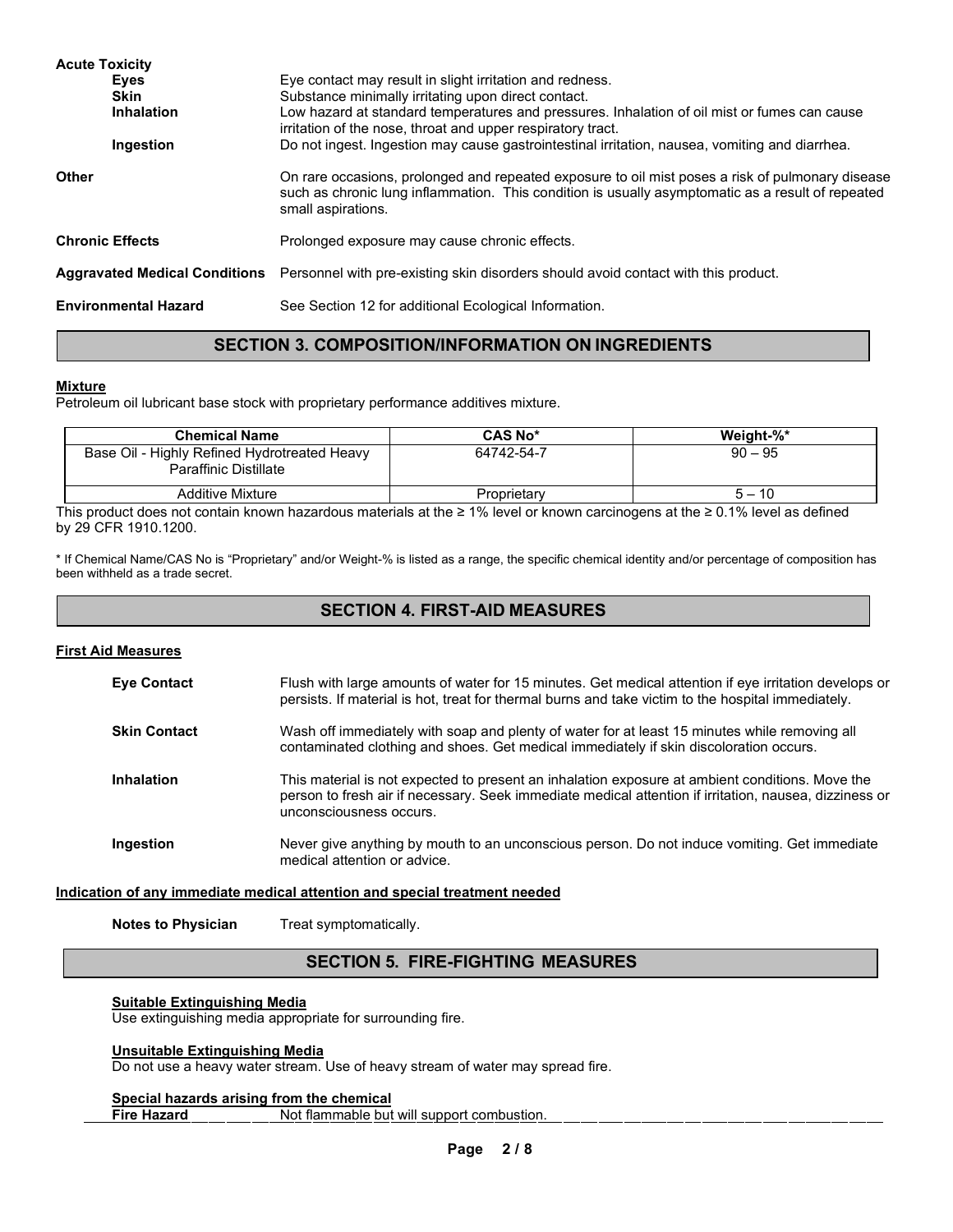| <b>Explosion Hazard</b> | Product is not explosive                                    |
|-------------------------|-------------------------------------------------------------|
| Reactivity              | Hazardous reactions will not occur under normal conditions. |

# **Protective equipment and precautions for firefighters**

| <b>Precautionary Measure Fire</b>     | Exercise caution when fighting any chemical fire. Under fire conditions, hazardous fumes                          |
|---------------------------------------|-------------------------------------------------------------------------------------------------------------------|
|                                       | will be present.                                                                                                  |
| <b>Firefighting Instructions</b>      | Use water spray or fog for cooling exposed containers.                                                            |
| <b>Protection During Firefighting</b> | Do not enter fire area without proper protective equipment, including respiratory                                 |
|                                       | protection.                                                                                                       |
|                                       | Hazardous Combustion Products Under fire conditions, may produce fumes, smoke, oxides of carbon and hydrocarbons. |
| <b>Other Information</b>              | Refer to Section 9 for flammability properties.                                                                   |

## **Reference to Other Sections**

Refer to Section 9 for flammability properties.

# **SECTION 6. ACCIDENTAL RELEASE MEASURES**

#### **Personal precautions, protective equipment and emergency procedures**

| For Non-Emergency Personnel      | Use personal protective equipment. Avoid contact with skin, eyes, and clothing. Ensure<br>adequate ventilation. If spilled, take caution, as material can cause surfaces to become<br>very slippery. |
|----------------------------------|------------------------------------------------------------------------------------------------------------------------------------------------------------------------------------------------------|
| <b>For Emergency Responders</b>  | Equip clean-up crew with proper protection. Stop leak if safe to do so. Eliminate ignition<br>sources. Ventilate area.                                                                               |
| <b>Environmental Precautions</b> | Prevent entry to sewers and public waters. Notify authorities if liquid enters sewers or<br>public waters.                                                                                           |

#### **Methods and material for containment and cleaning up**

Dike far ahead of liquid spill for later disposal. Clean up spills immediately and dispose of waste safely. Spills should be contained with mechanical barriers. Transfer spilled material to a suitable container for disposal.

| <b>Small Spills</b> | Stop leak if without risk. Move containers from spill area. Absorb with an inert material and<br>place in an appropriate waste disposal container. Dispose of via a licensed waste disposal<br>contractor.                                                            |
|---------------------|-----------------------------------------------------------------------------------------------------------------------------------------------------------------------------------------------------------------------------------------------------------------------|
| <b>Large Spills</b> | Consider initial downwind evacuate for at least 300 meters (1000 feet). If tank, rail car or<br>tank car is involved in a fire, isolate for 800 meters (1/2 mile) in all directions; also<br>consider initial evacuation for 800 meters (1/2 mile) in all directions. |

NOTE: If RQ (Reportable Quantity) is exceeded or if spills enter a body of water, report immediately to the USEPA's National Response Center at (800) 424-8802. Check with your local and state regulators regarding their reporting requirements.

# **SECTION 7. HANDLING AND STORAGE**

#### **Precautions for safe handling**

Do not pressure, cut, weld, braze, solder, drill, grind, or expose such containers to heat, flame, sparks, static electricity, or other sources of ignition; they may explode. See NFPA 30 and OSHA 1910.106 – flammable and combustible liquids.

#### **Conditions for safe storage, including any incompatibilities**

Store away from heat, sparks open flame, or strong oxidizing agents in closed and properly labeled containers. Empty containers retain product residue (liquid, and/or vapor) and can be dangerous.

# **SECTION 8. EXPOSURE CONTROLS/PERSONAL PROTECTION**

# **Control Parameters**

| <b>Chemical Name</b><br>. .<br>______ | . DCI<br>--- | <b>NIOSH IDLH</b> |
|---------------------------------------|--------------|-------------------|
|---------------------------------------|--------------|-------------------|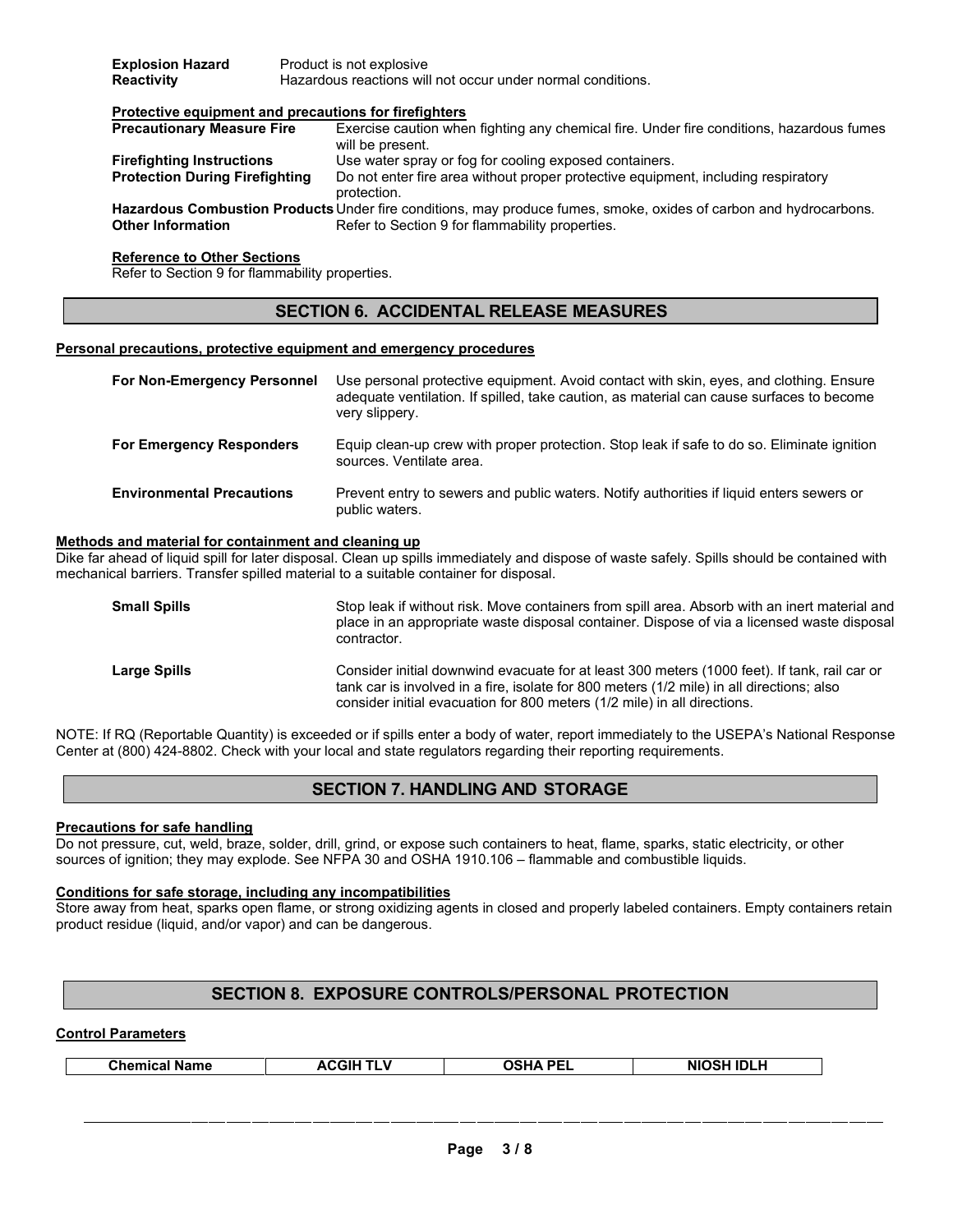| Base Oil - Highly Refined     | TWA: $5 \text{ mg/m}^3$ (mist) | TWA: $5 \text{ mg/m}^3$ (mist) | TWA: $5 \text{ mg/m}^3$ (mist) |
|-------------------------------|--------------------------------|--------------------------------|--------------------------------|
| Hydrotreated Heavy Paraffinic | $STEL: 10 mg/m3$ (mist)        | STEL: none estab               | $STEL: 10 mg/m3$ (mist)        |
| Distillate 64742-54-7         |                                |                                |                                |

# **Exposure Controls**

Appropriate Engineering Controls Ensure adequate ventilation, especially in confined areas. Emergency eye wash fountains and safety showers should be available in the immediate vicinity of any potential exposure. Ensure all national/local regulations are observed.

Personal Protective Equipment **Protective goggles.** Gloves. Insufficient ventilation: wear respiratory protection.



| <b>Materials for Protective Clothing</b> | Chemically resistant materials and fabrics.                                                                                                     |
|------------------------------------------|-------------------------------------------------------------------------------------------------------------------------------------------------|
| <b>Hand Protection</b>                   | Wear chemically resistant protective gloves.                                                                                                    |
| <b>Eye Protection</b>                    | Chemical goggles or safety glasses.                                                                                                             |
| <b>Skin and Body Protection</b>          | Wear suitable protective clothing.                                                                                                              |
| <b>Respiratory Protection</b>            | Use a NIOSH-approved respirator or self-contained breathing apparatus<br>whenever exposure may exceed established Occupational Exposure Limits. |
| <b>Environmental Exposure Controls</b>   | Do not allow the product to be released into the environment.                                                                                   |
| <b>Consumer Exposure Controls</b>        | Do not eat, drink or smoke during use.                                                                                                          |

# **SECTION 9. PHYSICAL AND CHEMICAL PROPERTIES**

# **Information on Basic Physical and Chemical Properties**

| <b>Physical State</b> | Liquid |
|-----------------------|--------|
| Appearance            | Clear  |
| Odor                  | Petrol |
| <b>Odor Threshold</b> | Not de |

**r** amber **Deum** determined

| <b>Property</b>                                   | Values                                                               |
|---------------------------------------------------|----------------------------------------------------------------------|
| pН                                                | Not determined                                                       |
| <b>Evaporation Rate</b>                           | Not determined                                                       |
| <b>Melting Point</b>                              | Not determined                                                       |
| <b>Boiling Point</b>                              | >280C (536F)                                                         |
| Flash Point                                       | >200C (COC) (392F)                                                   |
| Auto-ignition Temperature                         | >320C (COC) (608F)                                                   |
| Decomposition Temperature                         | Not determined                                                       |
| Flammability (solid, gas)                         | Not determined                                                       |
| Lower Flammable Limit                             | Not determined                                                       |
| Upper Flammable Limit                             | Not determined                                                       |
| Vapor Pressure                                    | Not determined                                                       |
| Relative Vapor Density at 20 °C                   | Not determined                                                       |
| <b>Relative Density</b>                           | Not determined                                                       |
| Specific Gravity                                  | 0.87                                                                 |
| Solubilitv                                        | Negligible                                                           |
| Partition Coefficient: N-Octanol/Water            | Not determined                                                       |
| Viscosity                                         | Not determined                                                       |
| Viscosity, Kinematic                              | Not determined                                                       |
| <b>Explosive Properties</b>                       | Product is not explosive                                             |
| Explosion Data – Sensitivity to Mechanical Impact | Not expected to present an explosion hazard due to mechanical impact |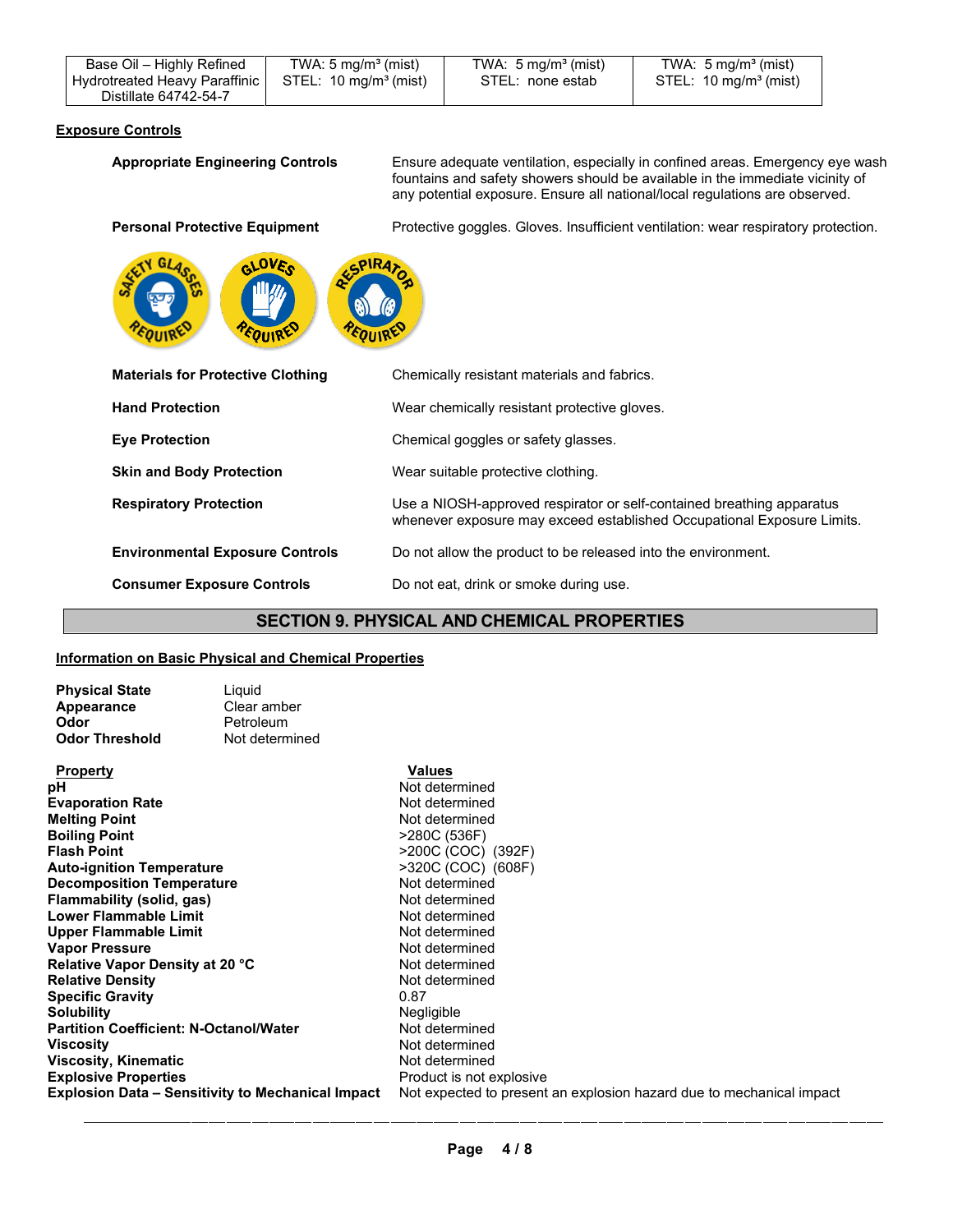# **SECTION 10. STABILITY AND REACTIVITY**

## **Reactivity**

Not reactive under normal conditions.

#### **Chemical Stability**

Stable under recommended storage conditions.

# **Possibility of Hazardous Reactions**

None under normal processing. Hazardous Polymerization Does not occur.

# **Conditions to Avoid**

Heat, flames and sparks.

# **Incompatible Materials**

Oxidizing agents and open flames.

## **Hazardous Decomposition Products**

May include: Fumes, Smoke, Oxides of Phosphorus, Boron, Sulfur, Nitrogen, Carbon Dioxide, Carbon Monoxide, and other low molecular weight Hydrocarbons.

# **SECTION 11. TOXICOLOGICAL INFORMATION**

#### **Information on Toxicological Effects Substance Mixture**

| <b>Chemical Name</b>                                                                | Oral LD50          | Dermal LD50          | <b>Inhalation LC50</b> |
|-------------------------------------------------------------------------------------|--------------------|----------------------|------------------------|
| Base Oil - Highly Refined<br>Hydrotreated Heavy Paraffinic<br>distillate 64742-54-7 | >15000 mg/Kg (rat) | >5000 mg/Kg (rabbit) | 2.18 mg/l (rat) 4h     |

# **Acute Toxicity**

#### **Product Information**

Test on similar materials show a low order of acute oral and dermal toxicity.

| <b>Acute Oral Effects</b>       | Test on similar materials indicates low order of acute toxicity.                                                                       |
|---------------------------------|----------------------------------------------------------------------------------------------------------------------------------------|
| <b>Acute Inhalation Effects</b> | Low acute toxicity expected on inhalation.                                                                                             |
| <b>Skin Effects</b>             | Practically non-toxic if absorbed. Other similar highly refined products have<br>not shown skin tumors in mouse skin painting studies. |
| Eye Irritation                  | Minimal irritation on contact. Eye irritation slightly or practically non-irritating<br>base on similar products.                      |
| Chronic Tovicity                |                                                                                                                                        |

#### **Chronic Toxicity**

Prolonged exposure may cause chronic effects. On rare occasions, prolonged and repeated exposure to oil mist poses a risk of pulmonary disease such as chronic lung inflammation. This condition is usually asymptomatic as a result of repeated small aspirations.

| Carcinogenicity             | Not considered a potential carcinogen base on IP346 DMSO of less than<br>$3.0$ wt%                                                                                        |
|-----------------------------|---------------------------------------------------------------------------------------------------------------------------------------------------------------------------|
| <b>Target Organ Effects</b> | Respiratory system, Eyes, Skin.                                                                                                                                           |
| <b>Genotoxicity</b>         | This product is considered non-mutagenic and has negative potential for<br>tumor development based on from Modified Ames Assay, with Mutagenic<br>Index of less than 1.0. |

# **SECTION 12. ECOLOGICAL INFORMATION**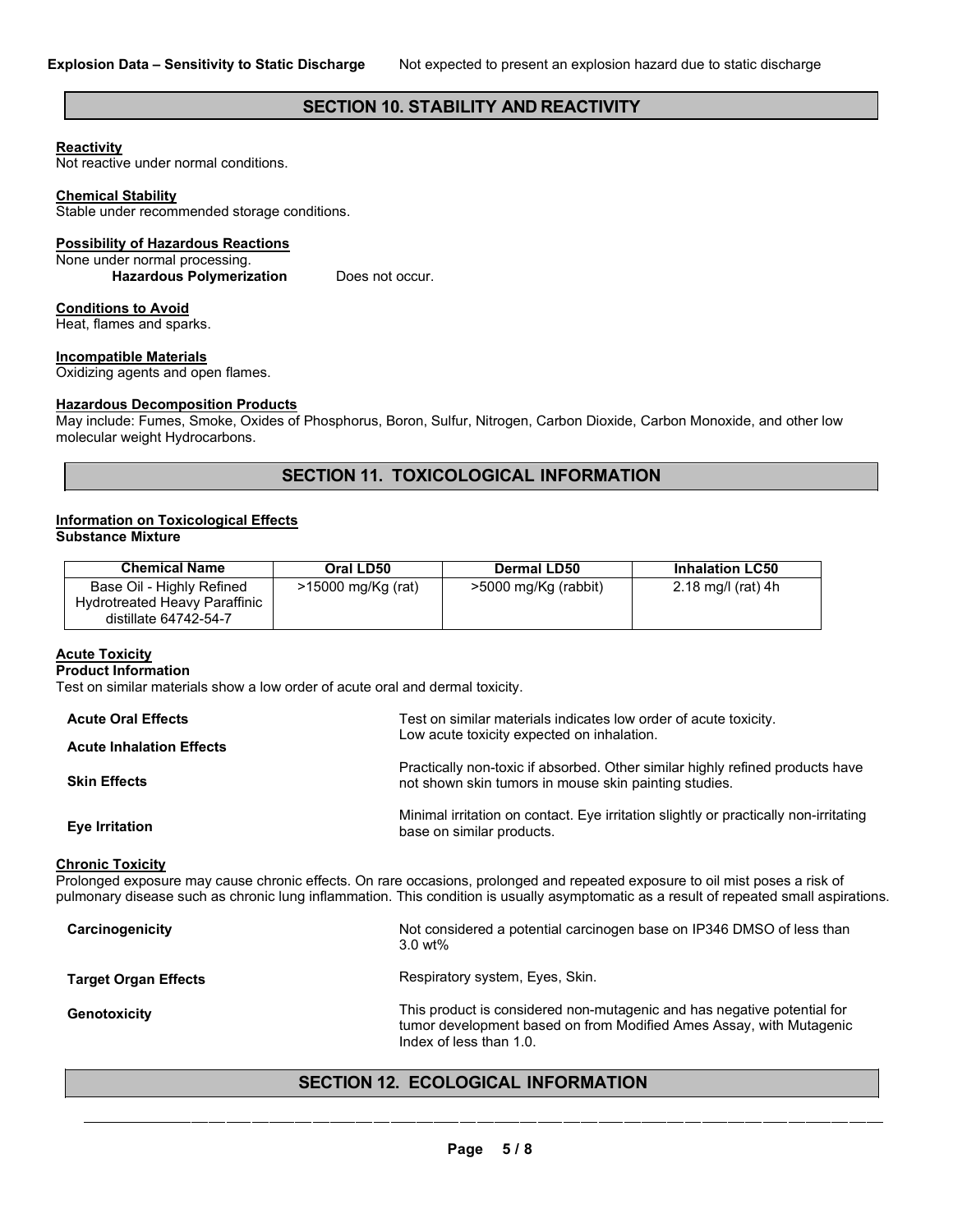The information is based on data available for the material, the components of the material, and similar materials.

# **Ecotoxicity**

If applied to leaves, this product may kill grasses and small plants by interfering with transpiration and respiration. This products is not toxic to fish but may coat gill structures resulting in suffocation if spilled in shallow, running water. Product may be moderately toxic to amphibians by preventing dermal respiration. This product may cause gastrointestinal distress to birds and mammals through ingestion during pelage grooming.

# **Mobility**

Not available.

# **Persistence and Degradation**

Not available.

# **Bioaccumulative potential**

Not available.

## **Other adverse effects**

Avoid release to the environment.

# **SECTION 13. DISPOSAL CONSIDERATIONS**

Disposal recommendations based on material supplied.

#### **Waste Treatment Methods**

This material, as supplied, is not a hazardous waste according to Federal regulations (40 CFR 261). Consult the appropriate state, regional, or local regulations for additional requirements. The generation of waste should be avoided or minimized wherever possible.

**Product waste** Dispose of in accordance with local regulations. Keep this product out of sewers and waterways.

**Contaminated Packaging** Dispose of in accordance with local regulations.

| <b>SECTION 14. TRANSPORT INFORMATION</b> |                                     |                                                                                                                                                                                                                  |
|------------------------------------------|-------------------------------------|------------------------------------------------------------------------------------------------------------------------------------------------------------------------------------------------------------------|
| <b>General Information</b>               |                                     | Petroleum Lubricating oil - Not regulated.                                                                                                                                                                       |
| <u>DOT</u>                               | Not regulated                       |                                                                                                                                                                                                                  |
| <b>IATA</b>                              | Not regulated                       |                                                                                                                                                                                                                  |
| <b>IMDG/IMO</b>                          | Not regulated                       |                                                                                                                                                                                                                  |
|                                          | <b>Special Precautions for User</b> | Transport within user's premises: Always transport in closed containers that are upright and secure.<br>Ensure that persons transporting the product know what to do in the event of an accident or<br>spillage. |

# **SECTION 15. REGULATORY INFORMATION**

| <b>US Federal Regulations</b>                                             |                |  |
|---------------------------------------------------------------------------|----------------|--|
| <b>SARA Section 311/312 Hazard Classes</b>                                | Not Classified |  |
| Distillates, petroleum, hydrotreated heavy paraffinic (64742-54-7)        |                |  |
| Listed on the United States TSCA (Toxic Substances Control Act) inventory |                |  |

# **US State Regulations**

None noted

# **Canadian Regulations**

WHMIS Classification | Not Classified **Distillates, petroleum, hydrotreated heavy paraffinic (64742-54-7)**